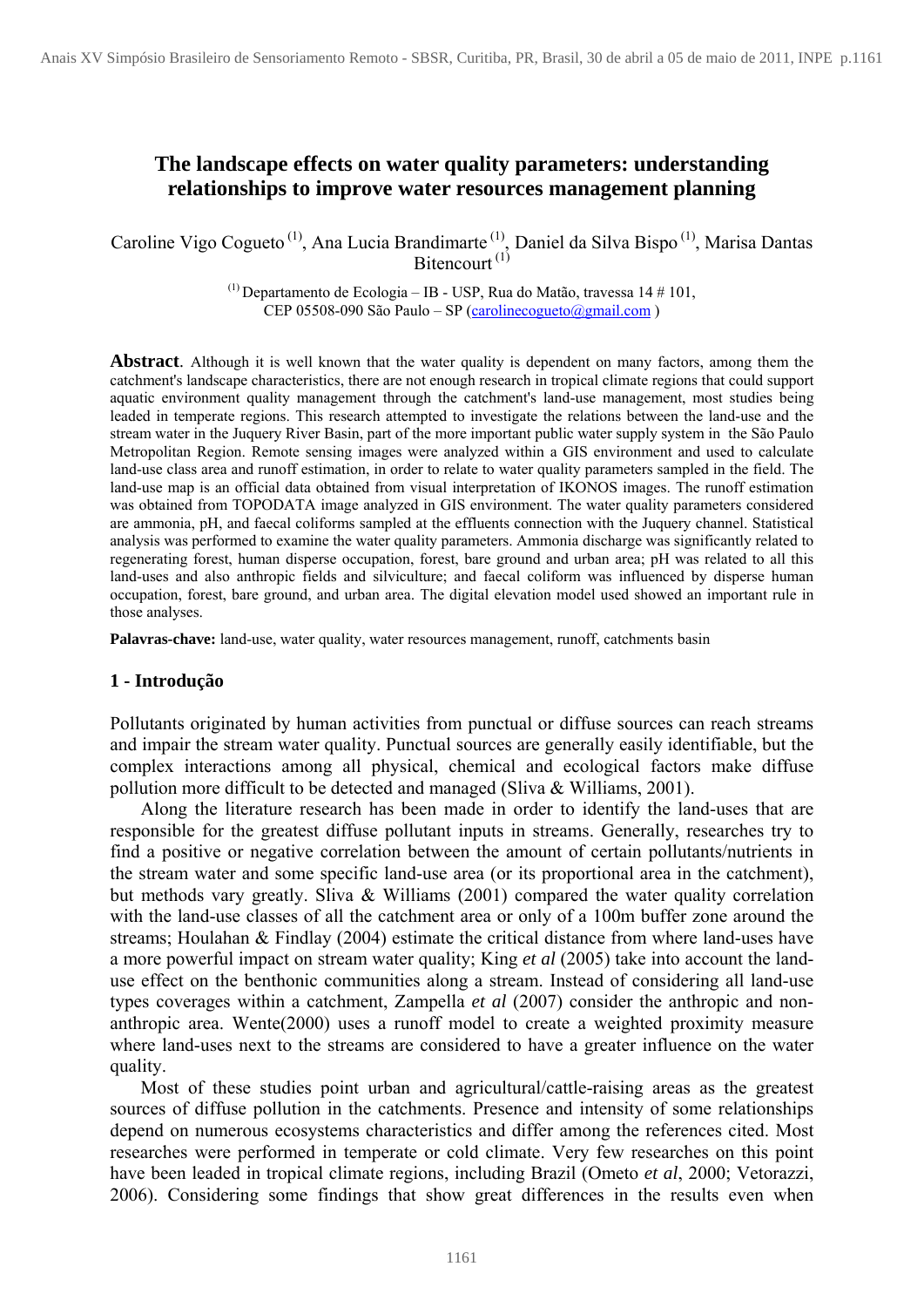relatively close different "eco-regions" where studied (Herrlihy *et al* 1998) efforts to understand the phenomena in tropical regions are of great importance.

 This research attempts to quantify the influence of the land-use on the water quality of the Juquery River, which is of major importance for the São Paulo Metropolitan Region water supply maintenance, looking for a model to easier future water resources management.

The Juquery River is actually a channel which flows to the Paiva Castro Reservoir, part of a water supply system that is responsible for a half of all the water consumed in São Paulo – the Cantareira System. Water arrives at the channel from subterranean tunnels linked to other reservoirs within the system. Its basin is part of the protected areas created in the 1970s by the São Paulo State Government in order to assure water production to the metropolis<sup>1</sup>. These areas are called Water Sources Protection and Recuperation Areas (APRM in Portuguese). Since then occupation should be controlled, some activities should be avoided or even banned from the area, and deforestation should be restricted. However, from 1996 to 2003, more than two decades after the APRM creation, the Juquery basin has been suffering intense urbanization and deforestation, compromising the water quality of the Cantareira System (Instituto Socioambiental, 2006).

 A norm from the Federal Environmental Council determines that streams must be classified taking into account their principal use<sup>2</sup>. Juquery River is classified into Class I, designated for human consumption, aquatic environment protection, recreation, or vegetable cultures irrigation. Several strict limits for water quality parameters are imposed by this norm, but a decade ago Giatti (2000) verified that almost none of the water quality parameters established has been maintained. The sanitary agency charged of distributing the water (SABESP) reports increasing spends on the efforts to archive the legal norms on water supply quality due to contamination of the Juquery channel water body.

 Knowing each local land-use class potential to cause environmental degradation or promote conservation/restoration can be crucial in landscape management. Decision support tools, implemented in several GIS software, can be used to handle this kind of data and analyze them with another ecological processes and social aspects (like human communities resources needs and growing rates), so that landscape planning can be done in order to archive specific environmental and social goals. This study meant to analyze some methods to access water quality parameters using spatial analyses to verify if this investigation is possible using InSAR remote sensing data and GIS tools to easier the management and monitoring processes.

## **2 – Material and Methods**

#### **2.1. Study site**

<u>.</u>

 Being one of the biggest metropolitan agglomerations in the world, São Paulo faces difficulties on providing more than 20 million inhabitants with potable water. Due to its upland localization, water bodies are not as copious as downstream in the Tietê River Basin, the principal basin in the State (Nucci *et al*. 1976, *apud* Giatti, 2000). Also, this is the most industrialized and populated area in Brazil, and for centuries the water bodies have been used as a discharge way for industrial or residential wastes (Esteves, 1988).

<sup>1</sup> State law number 898 from december  $18^{th}$  1975 and 1172 from november  $17^{th}$  1976. The first establishes rules for the land-use in key areas for water sources protection in the São Paulo Metropolitan Region. The second one delimitates the protected areas created. São Paulo State Government.

<sup>2</sup> Resolution number 357 from march  $17<sup>th</sup>$ , 2005. About water bodies classification. Conselho Nacional do Meio Ambiente – CONAMA. Brazilian Environment Ministry.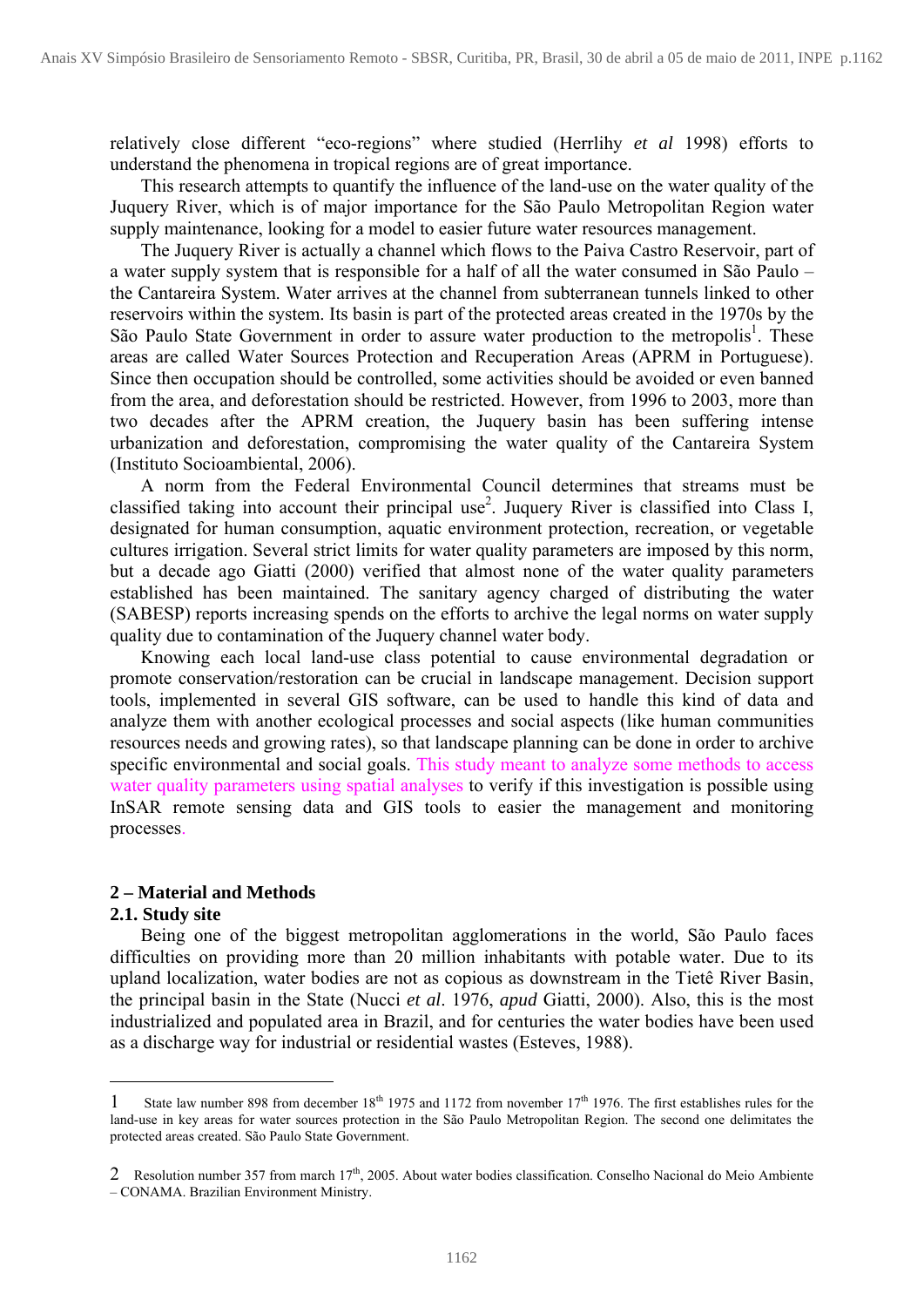The Juquery channel basin is located very close to the highly occupied and vertical core of the metropolis, only a few kilometers from São Paulo city (Figure 1). The basin has approximately  $336 \text{km}^2$ ,  $76\%$  of which is located in Mairipora municipality, with almost 60.000 inhabitants (Instituto Socioambiental, 2006).



**Fig 1** Image showing approximately the Juquery Basin location. The thick line represents the Juquery channel catchment. Colored areas show dense urban occupation. The Juquery channel and the Paiva Castro Reservoir are also represented (thick lines inside the catchment).

#### **2.2. Water Sampling for an exploratory analysis**

 We sampled water in 7 points along the Juquery channel from May 2009 to April 2010, obtaining a total of 9 samples for each point, which were analyzed for *Faecal* coliform, dissolved oxygen, pH, water conductance, phosphate, nitrate, and ammonia. Sampling points location were chosen always just downstream of the main tributary streams, to determine the relative inputs of each sub-basin in the system, as in Rhodes *et al* (2001).

 Faecal coliform analysis were performed as described in American Water Works Association (2005, method 56). PH and conductance measures were done by a handheld YSI (model 63/100 FT). Dissolved oxygen was evaluated trough Winkler's method (Golterman et al, 1978). Ammonia and nitrate concentrations were determined as described in Koroleff (1976) and Mackareth *et al*(1978).

### **2.3. Spatial Analysis**

1

 The first step was to delineate the catchment area for each sample point – the sub-basins of interest. A Digital Elevation Model (DEM) of the area and an image containing the end point of the basin of interest, in our case the sample points, were used as inputs in a module in IDRISI software to obtain this delineation. The DEM used was generated through TOPODATA, a non optical (InSAR) image derived from SRTM (Shuttle Mission Radar Topographic Mission –  $SRTM<sup>3</sup>$ ) data, modified from 90m pixel to 30m pixel by Valeriano (2008). The sampling points collected by a GPS receptor were used as "seed images": the software's tool delineates, through the altitude information (DEM), the catchment area of

<sup>3</sup> SRTM is an international project spearheaded by the American National Geospatial-Intelligence Agency (NGA) and the American National Aeronautics and Space Administration (NASA). SRTM consisted of a specially modified radar system that flew onboard the Space Shuttle Endeavour during an 11-day mission in February of 2000, and obtained elevation data on a near-global scale to generate the a complete medium-resolution digital topographic database of Earth. More information: http://www2.jpl.nasa.gov/srtm/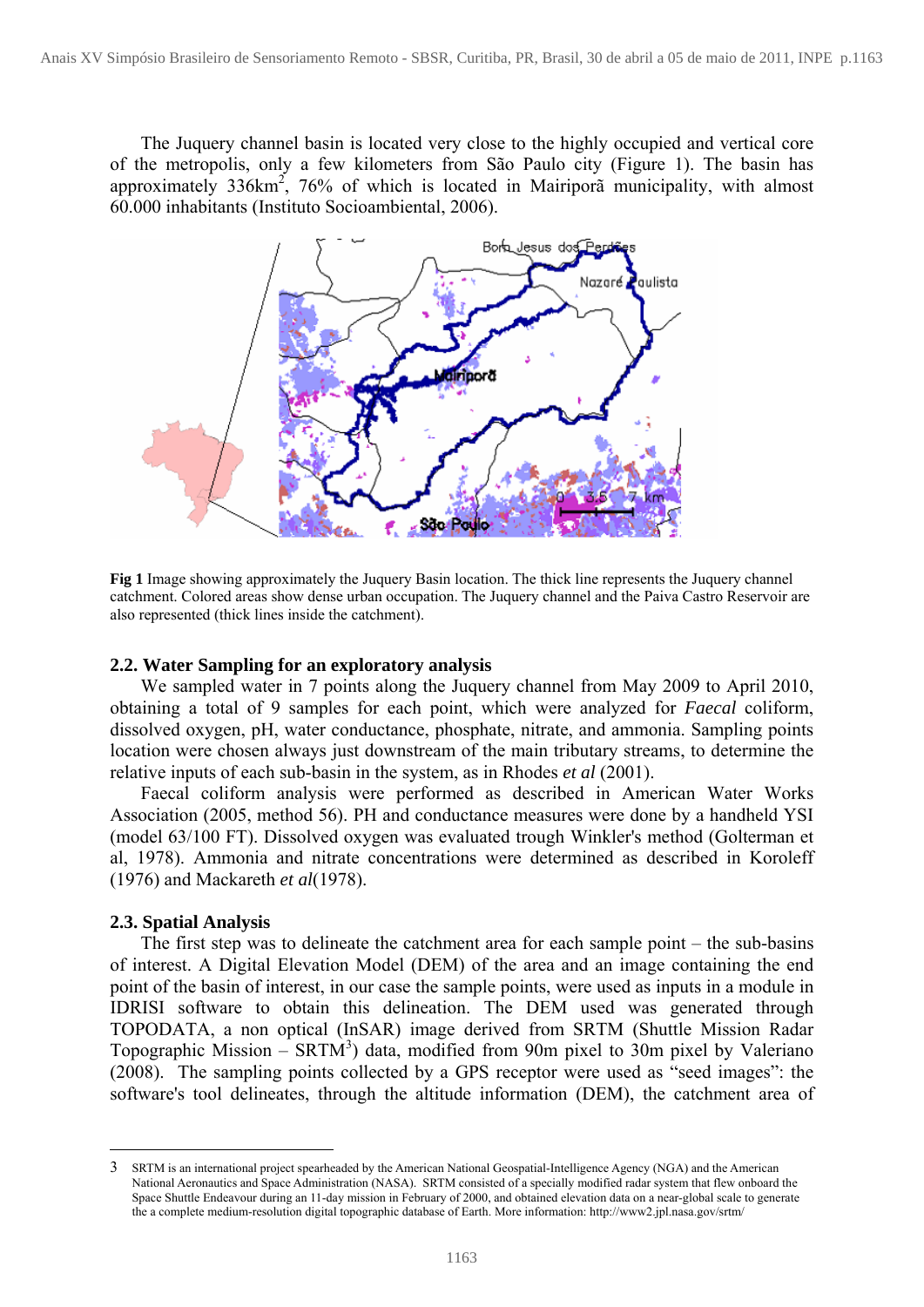those specific points. The result of that analysis was seven image files comprising the 7 subcatchments of interest within the Juquery channel Basin.

 The land-use map from EMPLASA (Metropolitan Planning Agency), made through interpretation of IKONOS (1m pixel) images (optical remote sensing) from 2003 was imported in the GIS database and used with the sub-basins delineated to calculate the area of each land-use class per basin.

 Since we had no water flow data, the RUNOFF module in IDRISI was performed to estimate each sub-basin flow on each sampling day. This operation attempted not to calculate the exact flow in each sampling point, since the permeability and evapotranspiration data, for example, were not available, but to allow us to do comparisons of discharge between subbasins and sampling days. This module requires as input a DEM and optionally a rainfall and a permeability map. The DEM used was again the TOPODATA derived DEM. Rainfall data were obtained from the São Paulo State's Center for Agro-meteorological Information (CIIAGRO) and is a mean of the recorded rainfall of a three-day period before each sampling day in three meteorological stations next to the basin area (Bom Jesus dos Perdões, Nazaré Paulista and São Paulo stations), since there is no data collected within the basin area. Images were created containing, as all pixel values, this rainfall means. These images were used as precipitation images for each sampling day.

 RUNOFF module assumes that each pixel in the image receives the precipitation established in the precipitation image and simulates the water accumulation per pixel through time considering that water flows from the higher pixels to the lower ones, using for that the DEM altitude value of each pixel. Figure 2 resumes the RUNOFF module function.

 Each sub-basin runoff was then used to calculate total comparative discharge of all pollutants analyzed.

 Figure 2 summarizes all the spatial analysis performed. The results were further used in the regression analysis.

## **2.4. Statistical Analysis**

 $R<sup>4</sup>$  was used to perform statistical analysis on the water quality data and its relationships with spatial and other environmental data. A factorial ANOVA without replication as described in Sokal & Rohlf (1995) and Zar (1996) were performed on the water quality data, one factor being the sample point and the other sampling day, against the null hypothesis that there were no differences in samples accounted to any of these factors. We chose this ANOVA delineation since the sampling effort was not so large and sampling days seemed to cause interferences that could hide land-use effects. However, in the cases where not all sampling points had records (lost samples, pollutant concentration bellow the test's detection limit), no data of any sampling point of that parameter in that sampling day could be used.

Linear regression models were tested as fitting models for the relation between land-use classes percentage in the sub-basin catchments and the stream water parameters analyzed (the pollutant's discharge and pH value) downstream. Since sample points were all located in the Juquery River the land-use areas considered were cumulative, eg., land-use area that modeled the regression of the point 2 water quality data was the Sub-basin 1 area *plus* the Sub-basin 2 area.

<u>.</u>

<sup>4</sup> The R Project for Statistical Computing. http://www.r-project.org/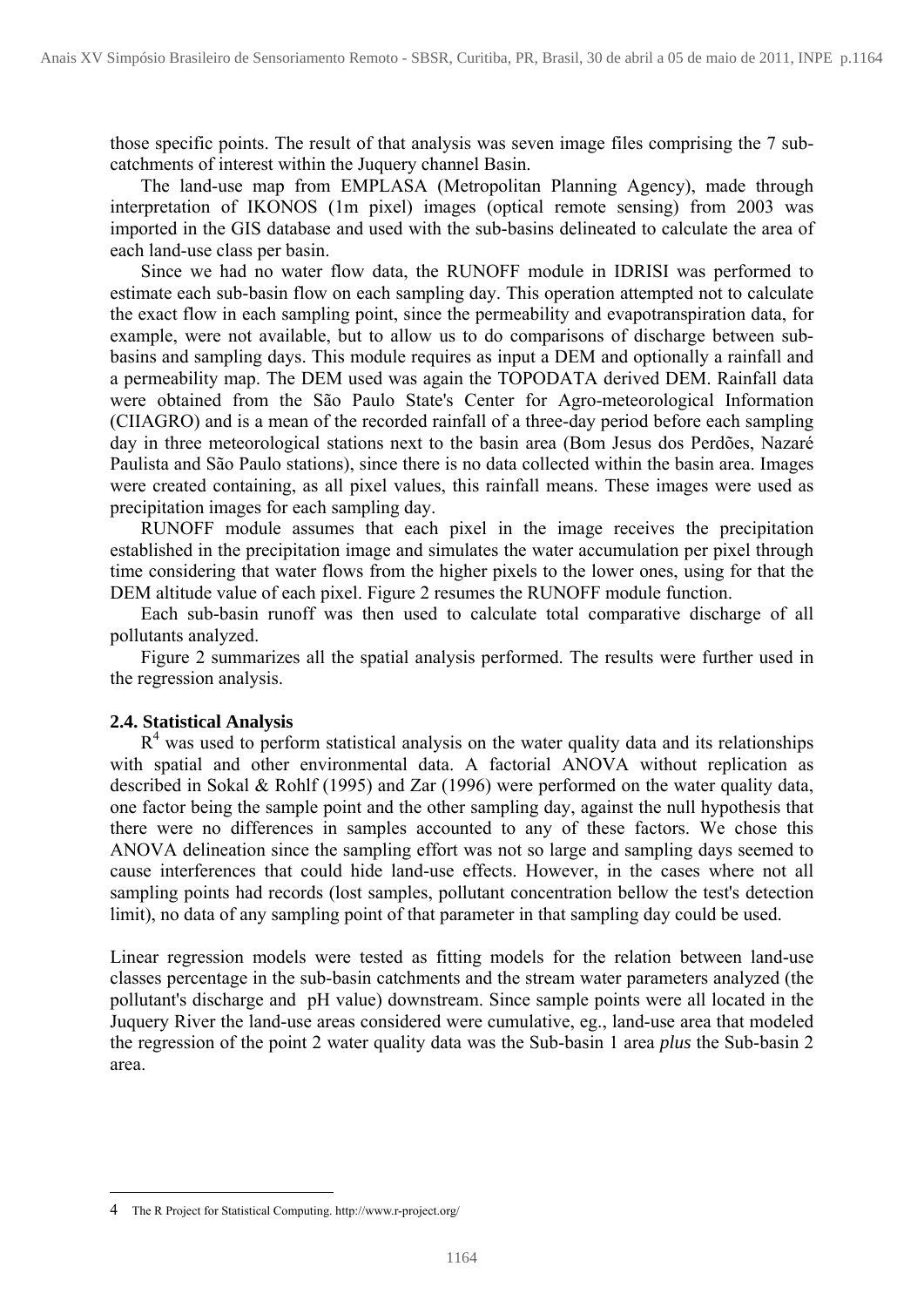

**Fig 2** *Scheme showing all spatial analysis that yielded the data further used for the linear regression*

## **3. Results and discussion**

 Spatial analysis showed that, although deforestation has been intense in the past few decades (Instituto Socioambiental, 2006), forested land covers more than 54% of the whole basin. Disperse human occupation has 13% of the total area; regenerating forest has 10.2%; anthropic fields, 9%; silviculture 8.4%; urban area 1.8%. All other land-use classes had less than 1% of the basin area. This conserved landscape is probably conditioned by the hilly landscape found in the area where no ordinary crops, like sugar-cane or soy, now extensively planted in São Paulo State, can be cultivated, and no dense residential buildings can be built. Only small farms and livestock were found, occupying little area. Figure 3 shows the subbasins delineation obtained for each water sampling point. Figure 4 resumes the percentage of the ain land-use within sub-basins.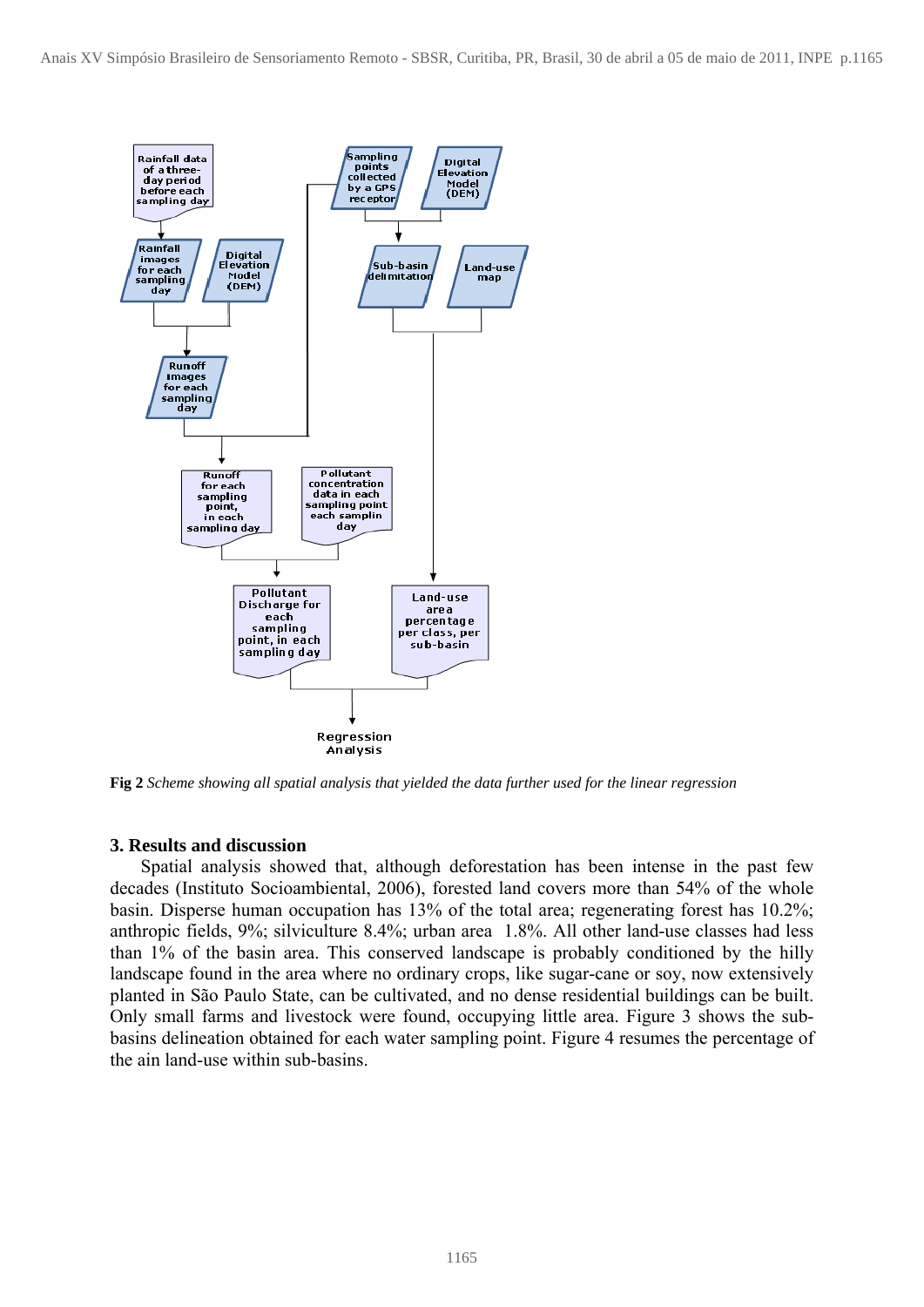

*Fig 3* Land-use distribution within sub-basins. Sub-basin limits extracted by WATERSHED module in IDRISI after topological correction and arc smoothing. The water sampling points were used as seed images for the watershed module, so that they become the ending points of each sub-basin. Juquery is the thicker river in the figure, where sampling points are placed

 Graphics of the water quality parameters results, by sample point and by day, are shown in figure 4. This graphics were done to allow a visual analysis of the interaction among these two factors, and support the factorial ANOVA results: of all the parameters analyzed, ammonia, pH and faecal coliform were the only that differed significantly among sample days ( $p$ <0.01 in all cases) and sub-basins ( $p$ <0.01 for ammonia and  $p$ H and  $p$ <0.02 for faecal coliform). The graphics for these parameters, indeed, show additional effects of both factors over them, allowing right assumptions about the ANOVA results. Dissolved oxygen and conductance differed only among sampling days, and nitrate samples were all statistically equal, so further tests to identify relationships between land-use areas and water quality did not consider these parameters.

All water quality norms for Class I water bodies were reached except for faecal coliform and dissolved oxygen. For faecal coliform the 200 colonies/100ml limit was not respected in 28% of the samples, and the sample point 1 (just at the beginning of the channel) was the only one with no over-limit samples. For dissolved oxygen the minimum of 6ml/L was not reached in 40% of the samples, and all the sampling points have shown under minimum values.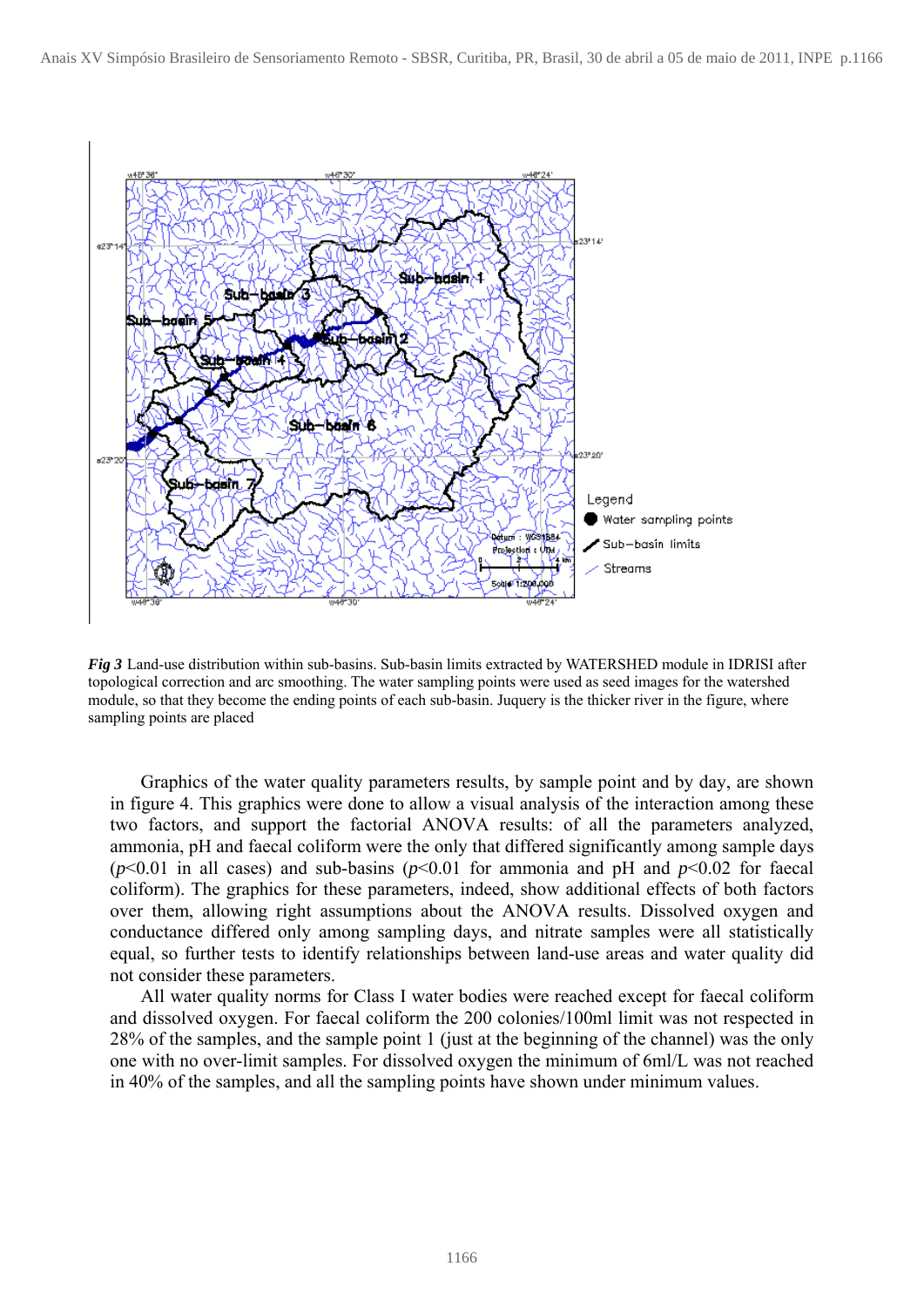

*Fig 4* Land-use distribution within sub-basins. All land-uses with less than 1% in area are included in the class "OTHER"

 The linear regression tests showed that faecal coliform were significantly and positively related to disperse human occupation, bare ground, and urban area, and was negatively related to the basin's forest area; ammonia was positively related to regenerating forest, disperse human occupation, bare ground and urban areas, whereas negatively related to forest. The pH values were higher when regenerating forest, disperse human occupation, anthropic fields, exposed soil, wet-land, and urban areas were more extensive, and water pH was more acid when forests and artificial mono-species forests were more abundant. Table 1 resumes these statistical relationships found.

| Water<br><b>Parameter</b>     | Regenerating<br>Forest                               | <b>Disperse</b><br>Human<br>Occupation               | Anthropic<br><b>Fields</b>                        | Forest                                                 | <b>Silviculture</b>                                | <b>Bare ground</b>                                         | Urban                                                 |
|-------------------------------|------------------------------------------------------|------------------------------------------------------|---------------------------------------------------|--------------------------------------------------------|----------------------------------------------------|------------------------------------------------------------|-------------------------------------------------------|
| ammonia <sup>1</sup>          | $p=0.0499$<br>$\beta = 4.634^{03}$<br>$r^2 = 0.1185$ | $p=0.00802$<br>$\beta = 6.989^{03}$<br>$r^2=0.2057$  | ns <sup>3</sup>                                   | $p=0.0175$<br>$\beta = -2.314^{03}$<br>$r^2=0.1689$    | ns                                                 | $p=0.00552$<br>$\beta$ =1.171 <sup>05</sup><br>$r^2=0.223$ | $p=0.0248$<br>$\beta = 1.216^{04}$<br>$r^2 = 0.1523$  |
| pН                            | $p=0.000148$<br>$\beta = 0.14073$<br>$r^2 = 0.3578$  | $p=0.000538$<br>$\beta = 0.14893$<br>$r^2 = 0.3081$  | $p=0.00114$<br>$\beta = 0.4615$<br>$r^2 = 0.2779$ | $p=0.000236$<br>$\beta = -0.05723$<br>$r^2 = 0.3402$   | $p=0.00130$<br>$\beta = -0.5127$<br>$r^2 = 0.2726$ | $p=0.00105$<br>$\beta = 2.30870$<br>$r^2 = 0.2814$         | $p=0.00271$<br>$\beta = 0.26833$<br>$r^2 = 0.2416$    |
| Faecal<br>$\text{coliform}^2$ | ns                                                   | $p=0.0248$<br>$\beta = 1.471^{09}$<br>$r^2 = 0.1198$ | ns                                                | $p=0.0469$<br>$\beta = -4.794^{08}$<br>$r^2 = 0.09515$ | ns                                                 | $p=0.0154$<br>$\beta = 2.562^{10}$<br>$r^2 = 0.1381$       | $p=0.0406$<br>$\beta = 2.743^{09}$<br>$r^2 = 0.01007$ |

**Table 1** Linear regression analysis results

**1** Ammonia discharges calculated in kg.day-1 **2** Faecal coliform calculated in colonies.day-1 **3** Non-significant regression

The influence of urban area and human disperse occupation on faecal coliform is reasonable since only 20% of the residences are served by the sewage collection municipal